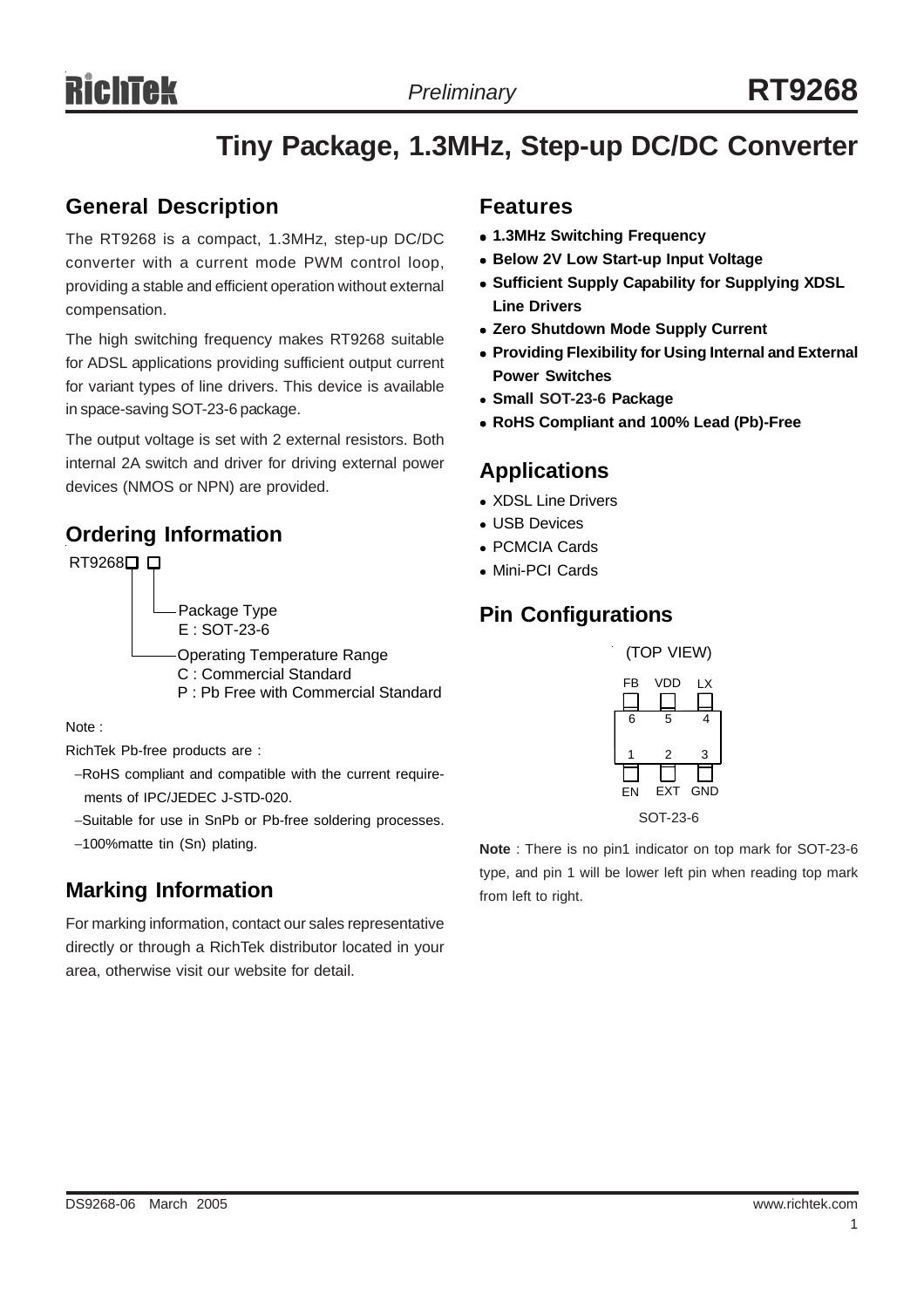## **Typical Application Circuit**







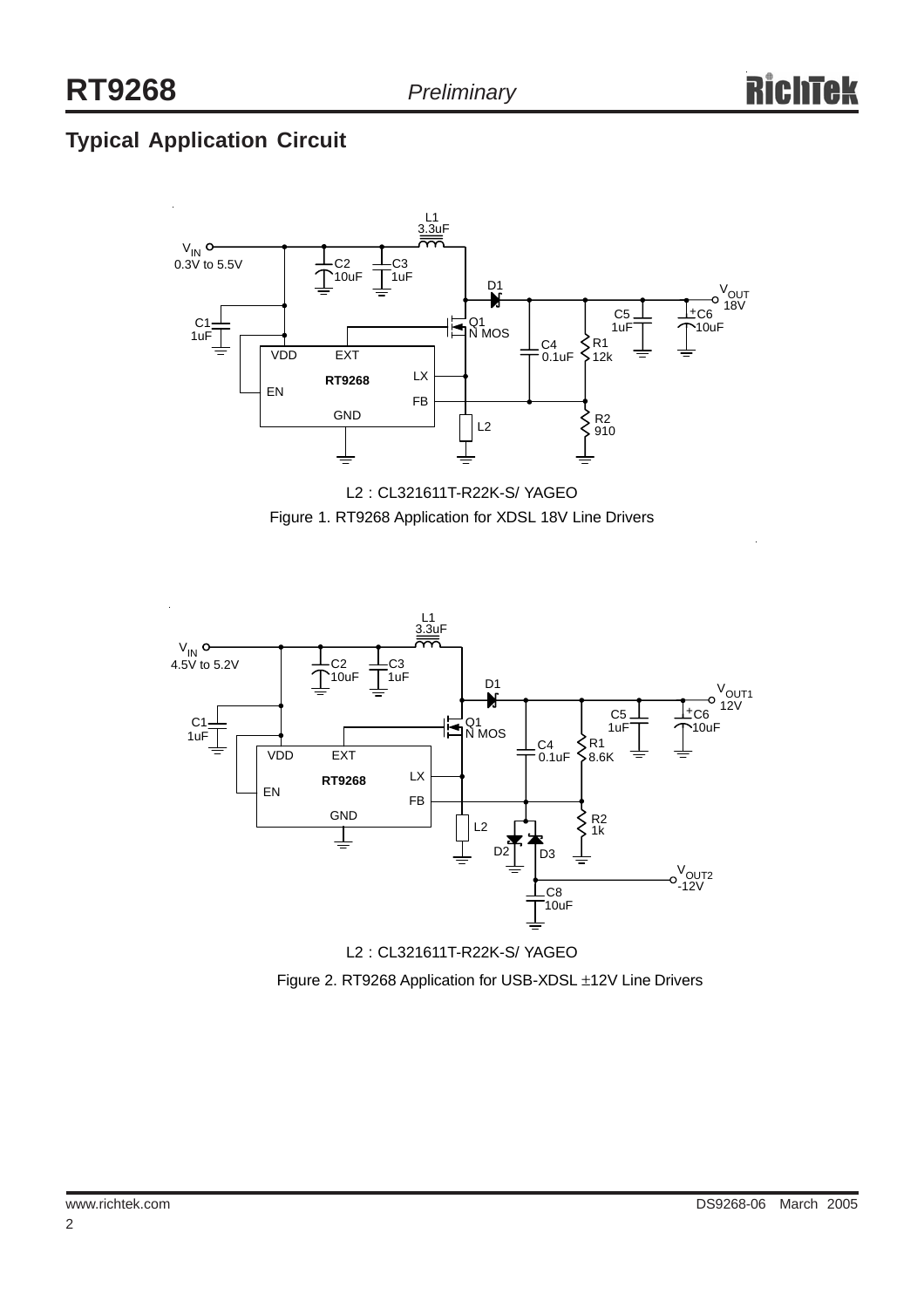## **Functional Pin Description**

| Pin No. | <b>Pin Name</b> | <b>Pin Function</b>                                                             |
|---------|-----------------|---------------------------------------------------------------------------------|
|         | EN              | Chip Enable (Active High)                                                       |
| 2       | <b>EXT</b>      | Output Pin for Driving External NMOS                                            |
| 3       | GND             | Ground                                                                          |
| 4       | LX              | Pin for Switching                                                               |
| 5       | VDD             | Input Positive Power Pin of RT9268                                              |
| 6       | FB              | Feedback Input Pin Internal reference voltage for the error amplifier is 1.25V. |

## **Function Block Diagram**

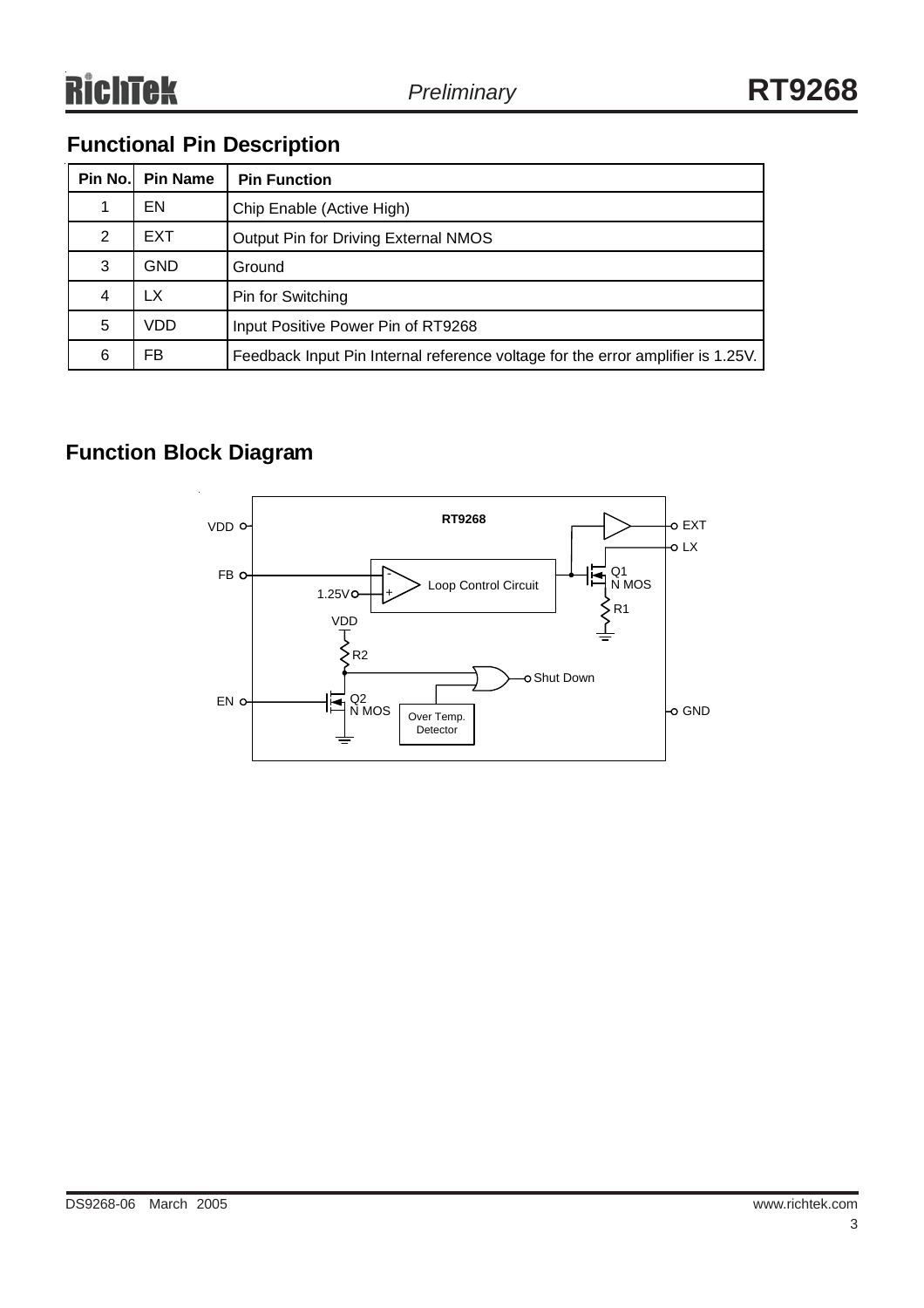## **Absolute Maximum Ratings**

| • Power Dissipation, $P_D @ T_A = 25^{\circ}C$ |  |
|------------------------------------------------|--|
|                                                |  |
| • Package Thermal Resistance                   |  |
|                                                |  |
|                                                |  |
|                                                |  |

## **Electrical Characteristics**

| <b>Parameter</b>                        | <b>Symbol</b>            | <b>Test Conditions</b>                              | Min     | <b>Typ</b>    | <b>Max</b>     | <b>Units</b>    |
|-----------------------------------------|--------------------------|-----------------------------------------------------|---------|---------------|----------------|-----------------|
| Start-UP Voltage                        | $V_{ST}$                 | $I_1 = 1mA$                                         | --      | $\sim$ $\sim$ | $\overline{2}$ | $\vee$          |
| Operating V <sub>DD</sub> Range         | V <sub>DD</sub>          | V <sub>DD</sub> pin voltage<br>$\overline{2}$<br>-- |         | 6.5           | V              |                 |
| No Load Current I (V <sub>IN</sub> )    | <b>INO LOAD</b>          | 3<br>$V_{IN} = 3.3V$ , $V_{OUT} = 5V$<br>--         |         | --            | mA             |                 |
| Switch-off Current I (V <sub>DD</sub> ) | <b>I</b> switch          | $V_{IN} = 6V$                                       | 1<br>-- |               | --             | mA              |
| Shutdown Current I (VIN)                | $I_{OFF}$                | EN Pin = $0V$ , $V_{IN} = 6V$                       | --      | 0.1           | 1              | μA              |
| Feedback Reference Voltage              | <b>VREF</b>              |                                                     | 1.225   | 1.25          | 1.275          | V               |
| <b>Switching Frequency</b>              | $F_S$                    | $V_{DD} = 5V$                                       | --      | 1.3           | ۰.             | <b>MHz</b>      |
| Maximum Duty                            | $D_{MAX}$                | $V_{DD} = 5V$                                       | --      | 95            | --             | %               |
| LX ON Resistance                        |                          | $VDD = 5V$                                          | --      | 0.3           | --             | Ω               |
| <b>Current Limit Setting</b>            | <b>ILIMIT</b>            | $VDD = 5V$                                          | --      | 2             | --             | A               |
| EXT ON Resistance to <sub>VDD</sub>     |                          | $V_{DD} = 5V$                                       | --      | 5             | --             | Ω               |
| <b>EXT ON Resistance to GND</b>         |                          | $V_{DD} = 5V$                                       | --      | 5             | --             | Ω               |
| Line Regulation                         | $\Delta V$ LINE          | $V_{IN} = 2 \sim 4V$ , $I_L = 1 mA$                 | $- -$   | 10            | $- -$          | mV/V            |
| Load Regulation                         | $\Delta V$ LOAD          | $V_{IN} = 3.3V, I_L = 1 \sim 100mA$                 | $-$     | 0.25          | --             | mV/mA           |
| EN Pin Trip Level                       |                          | $V_{DD} = 5V$                                       | 0.4     | 0.8           | 1.2            | V               |
| Temperature Stability for Vout          | $T_{\rm s}$              | Guaranteed by Design                                | --      | 50            | $-$            | ppm/ $\circ$ c  |
| <b>Thermal Shutdown</b>                 | T <sub>SD</sub>          | Guaranteed by Design                                | --      | 165           | --             | $\rm ^{\circ}C$ |
| <b>Thermal Shutdown Hysterises</b>      | $\Delta$ T <sub>SD</sub> | <b>Guaranteed by Design</b>                         | --      | 10            | --             | $\rm ^{\circ}C$ |

( $V_{IN}$  = 3.3V,  $V_{DD}$  set to 5V, Load Current = 0, T<sub>A</sub> = 25°C, unless otherwise specified)

\* Note. The EN pin shall be tied to V<sub>DD</sub> pin and inhibit to act the ON/OFF state whenever the V<sub>DD</sub> pin voltage may reach to 5.5V or above.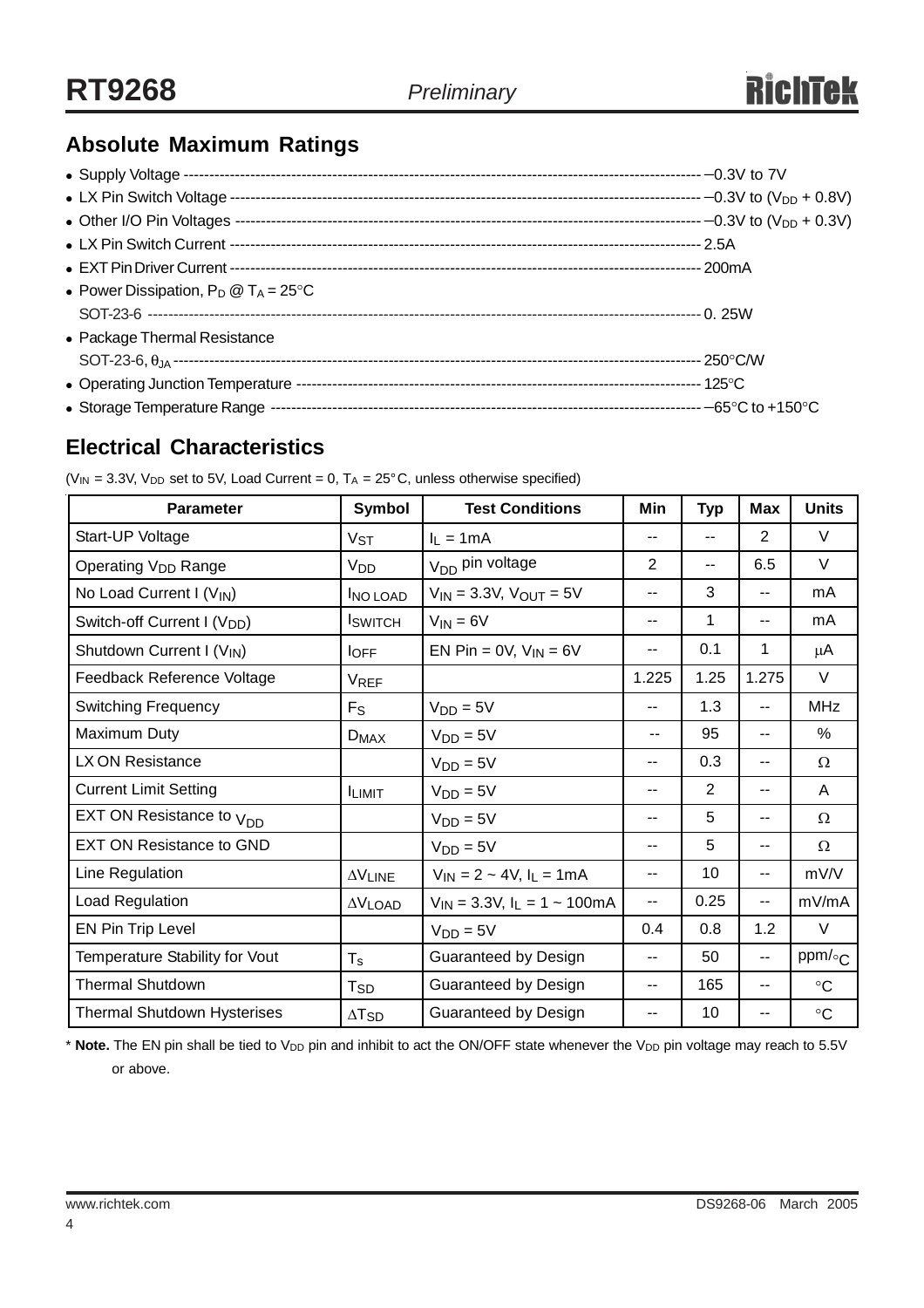## **Typical Operating Characteristics**











**Output Voltage vs. Output current**





DS9268-06 March 2005 www.richtek.com